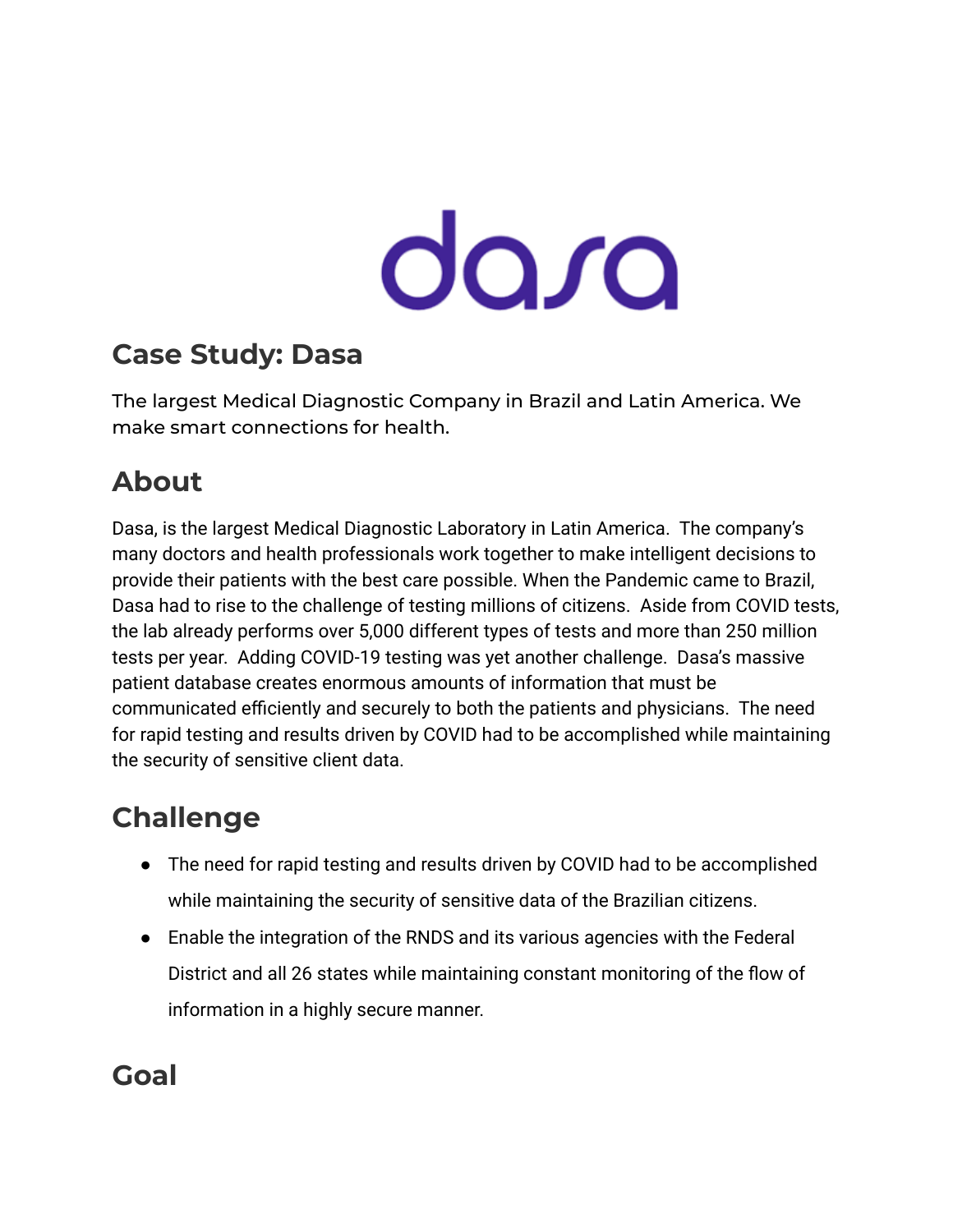To ensure the Near Real-Time exchange of information between Dasa systems and the RNDS in a smooth, secure, and highly available manner.

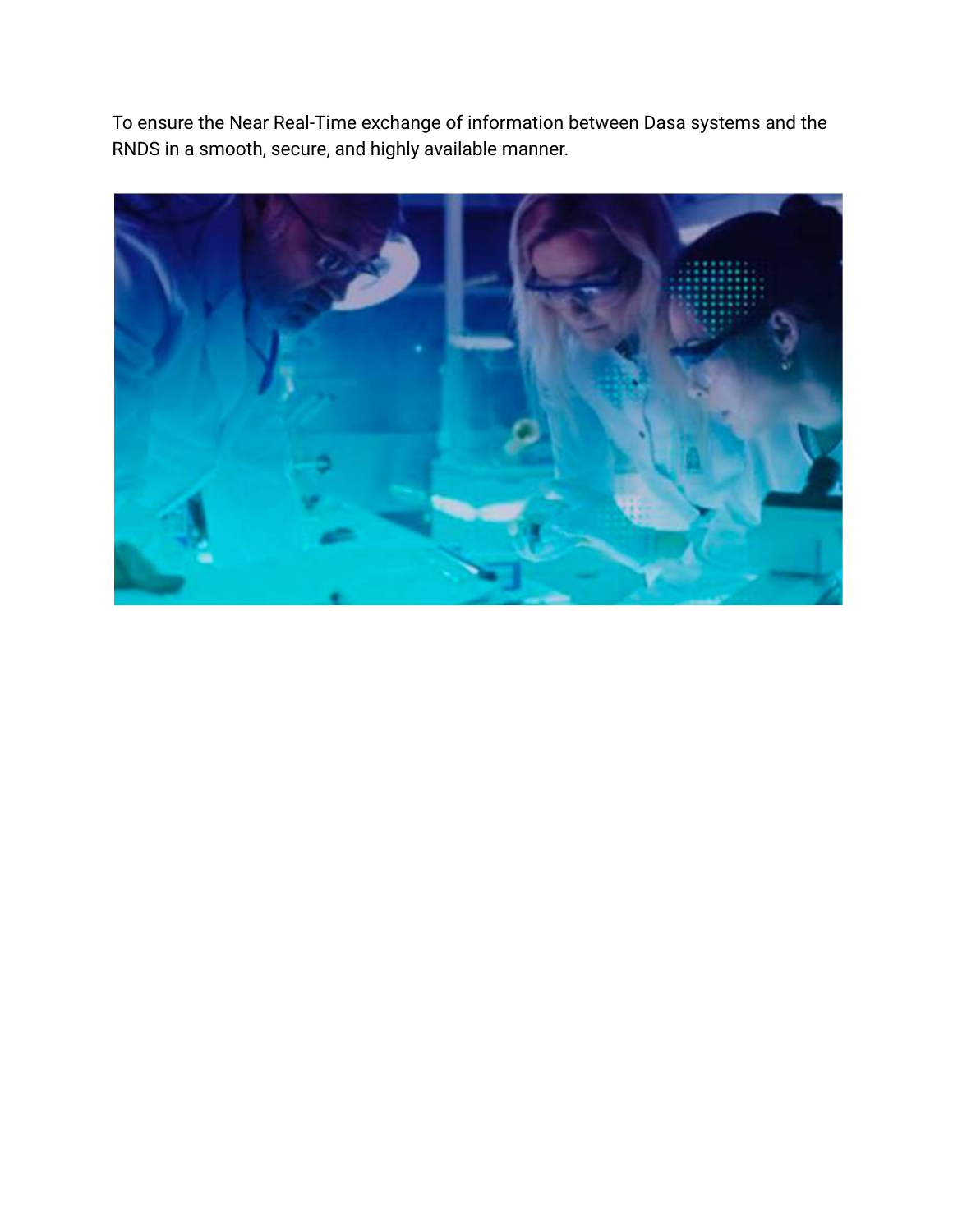

#### **Result**

In just two weeks, Digibee enabled the integration between Dasa's internal systems, the Single Patient Record system, and the RNDS systems. Not only did these seamless integrations allow for 65 different service units to schedule and deliver more than 10,000 exams that were made through the platform, but they also helped millions get the service of care they needed during the COVID pandemic.

# **Why Digibee**

- Digibee has a successful track record with Dasa working on M&A projects since 2019. The Digibee platform facilitated the integration of more than four acquired companies' legacy systems.
- Digibee solved and implemented the integration in an agile and practical way, simplifying the ecosystem.